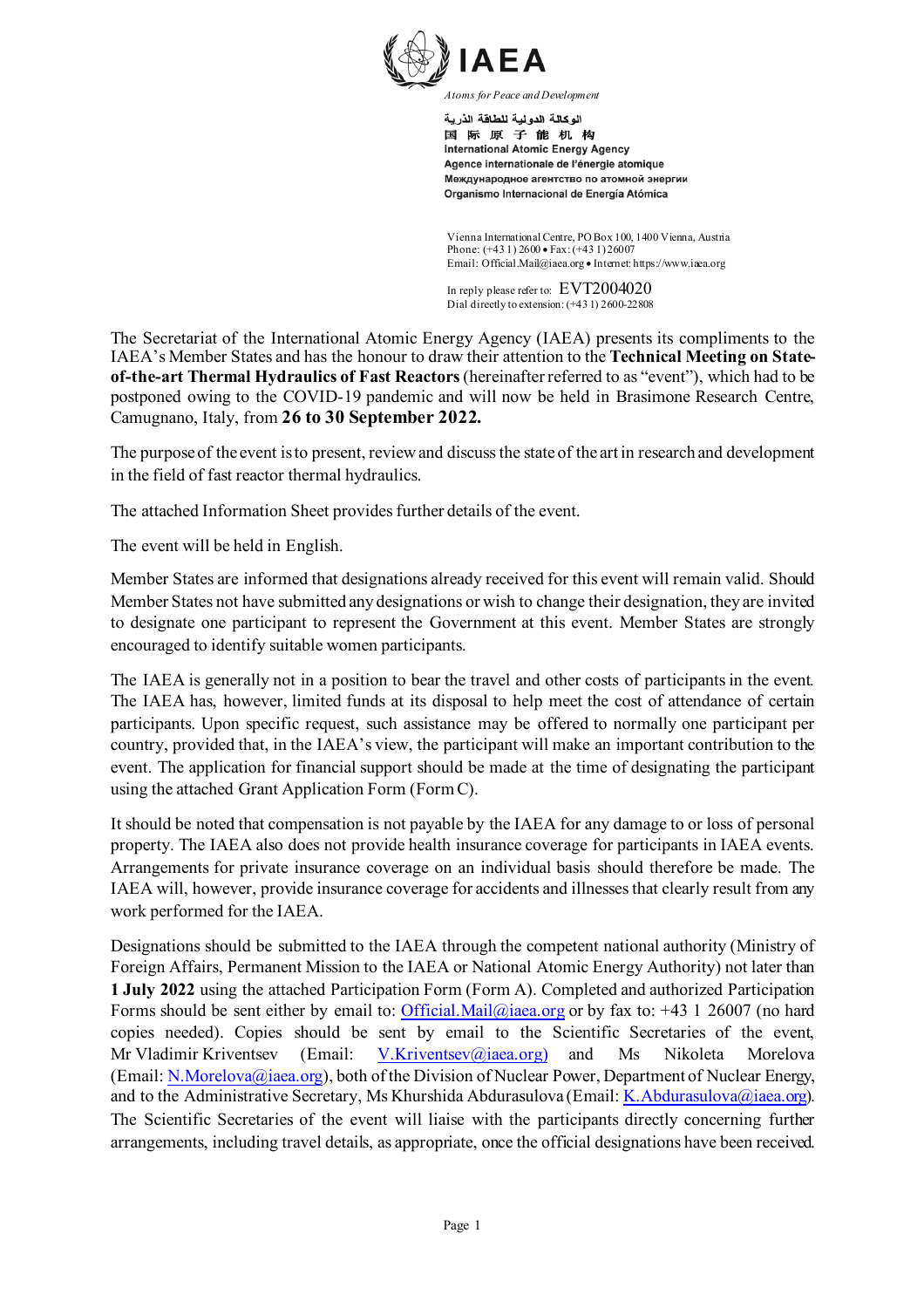Should Governments wish, in addition, to appoint one or more observers to assist and advise the designated participants, they are kindly requested to inform the IAEA of the names and contact details of any such observers by the above date. In accordance with the established rules, Governments are expected to bear the cost of attendance of any observers they may send to IAEA events. Compensation is not payable by the IAEA for any damage to or loss of observers' personal property or for illness, injury or death occurring while travelling to or in connection with their attendance at IAEA events.

The Secretariat of the International Atomic Energy Agency avails itself of this opportunity to renew to the IAEA's Member States the assurances of its highest consideration.



2022-06-09

Enclosures: Information Sheet

Participation Form (Form A) Form for Submission of a Paper (Form B) Grant Application Form (Form C)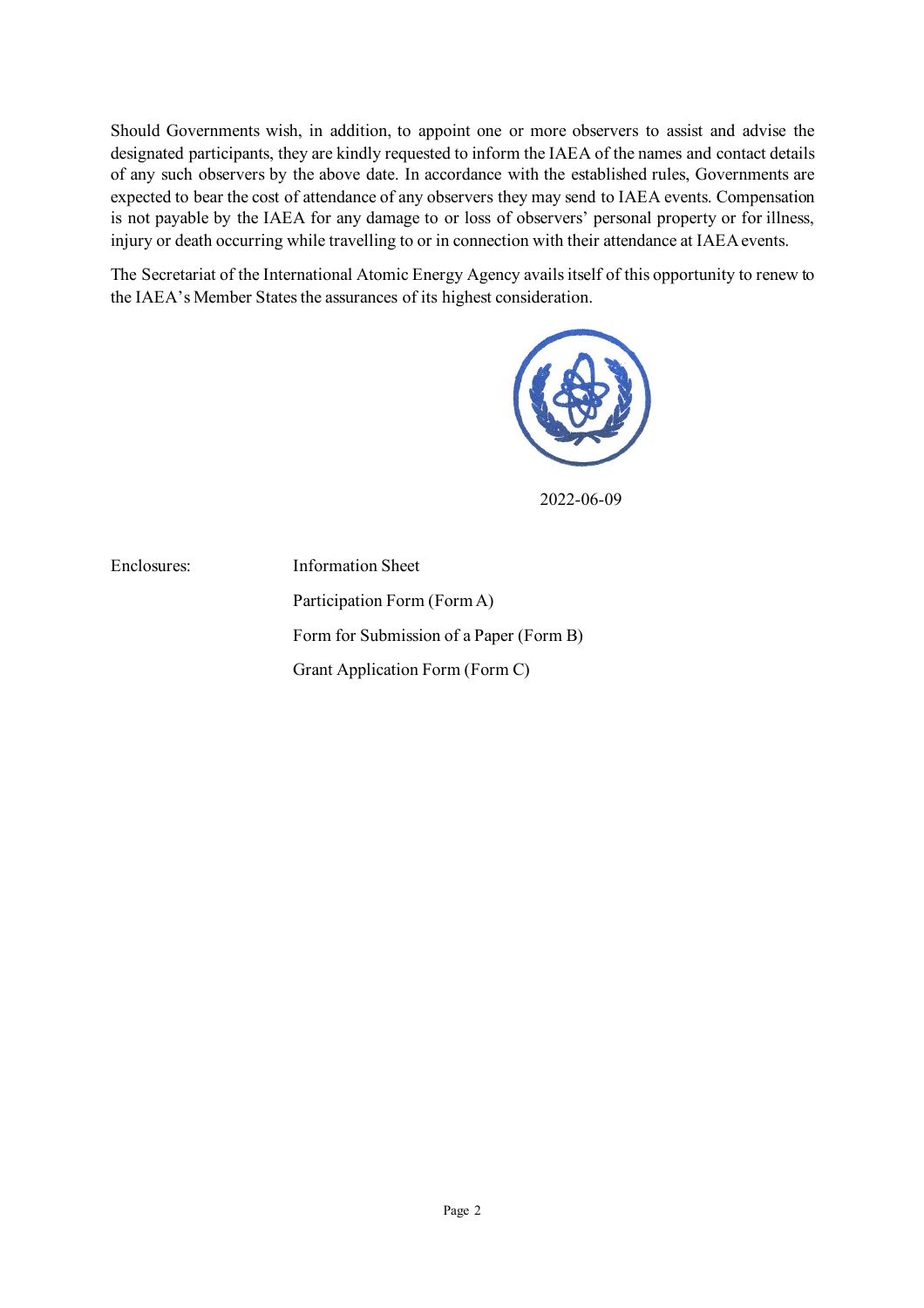

# **Technical Meeting on State-of-the-art Thermal Hydraulics of Fast Reactors**

**Hosted by the** Government of Italy

**through the** Brasimone Research Centre Camugnano, Italy

**26–30 September 2022**

**Ref. No.: EVT2004020**

## **Information Sheet**

## **Introduction**

The International Atomic Energy Agency convened a technical meeting on "Methods and codes for calculations of thermohydraulic parameters for fuel, absorber pins and assemblies of LMFR's with traditional and burner cores" in Obninsk (Russian Federation) from 27 to 31 July 1998. The meeting was organized as a forum for experts of Member States with fast reactor programmes to collectively review the present status and international progress made in LMFR's core thermohydraulics. More than thirty papers presented during the meeting were published in June 2000 in the IAEA TECDOC [\(IAEA-](https://www-pub.iaea.org/MTCD/Publications/PDF/te_1157_prn.pdf)[TECDOC-1157\)](https://www-pub.iaea.org/MTCD/Publications/PDF/te_1157_prn.pdf) "LMFR core thermohydraulics: Status and prospects" providing insights on status of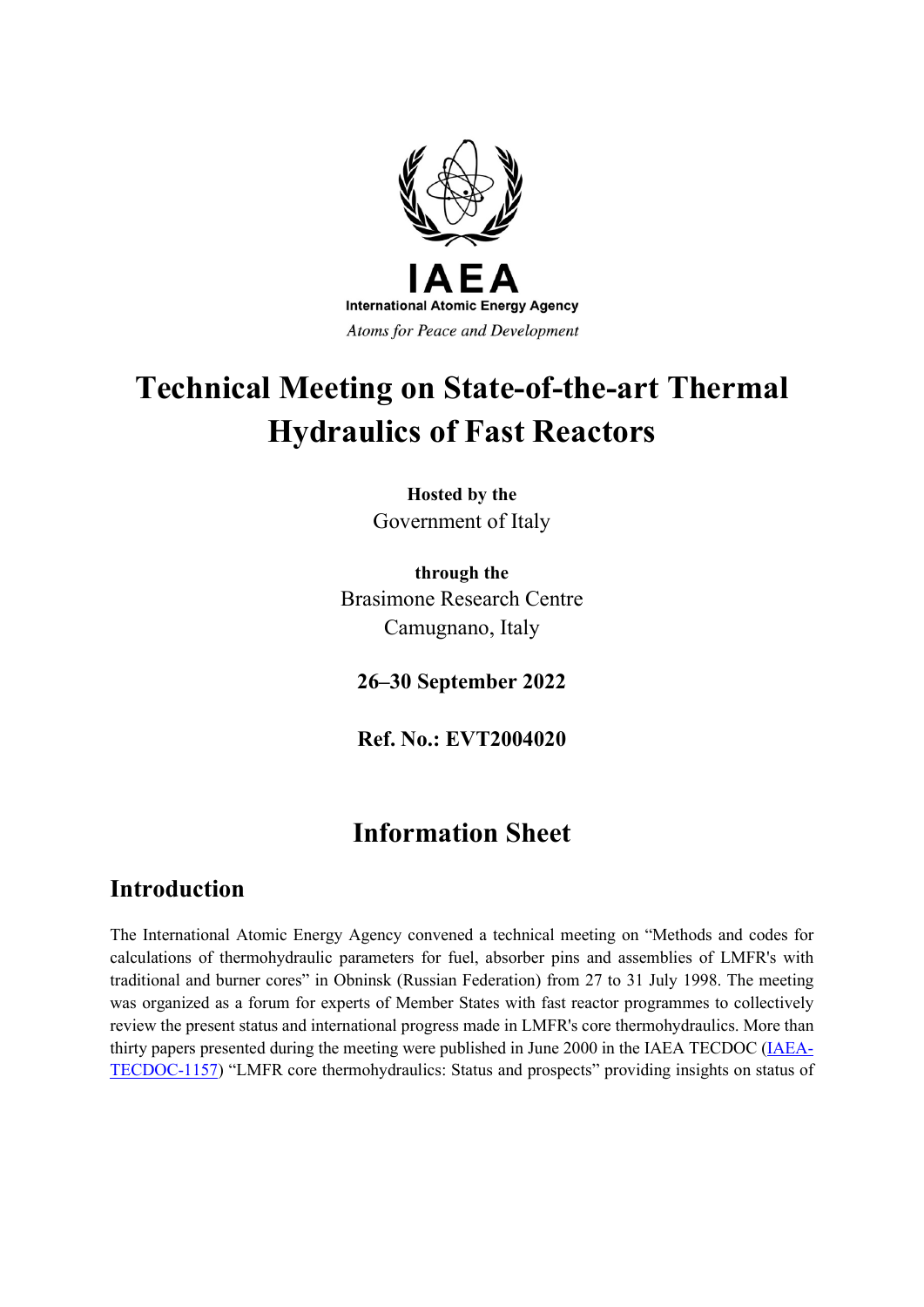the worldwide research activities in the area of the thermal hydraulics of the reactor cores cooled by liquid metals, along with challenges to be addressed by future researches.

During the last two decades there have been significant developments in the field of fast reactor thermal hydraulics and the IAEA has not undertaken any study specifically to review and understand the stateof-the-art since last millennium. Taking recent developments into consideration, and in order to identify gaps and needs, the Technical Working Group on Fast Reactors (TWG-FR) recommended a Technical Meeting on this topic. This event reviews the present status and international progress made in the field of fast reactors thermal hydraulics. Also it addresses Member States' expressed need for information exchange on projects and programmes in the field, as well as for the identification of priorities based on the analysis of technology gaps to be covered through research and development (R&D) activities to be carried out at the international level under the IAEA's aegis.

The Technical Meeting on State-of-the-art Thermal Hydraulics of Fast Reactors will be open for papers on thermal hydraulics of all coolants currently considered for the Generation-IV fast reactors as well as for advanced accelerator-driven systems (liquid metals, molten salts, inert gases, supercritical water) at different scales (local, fuel assembly, core, integral system, containment) under normal, transient or accident conditions.

## **Objectives**

The purpose of the event is to present, review and discuss the state of the art in research and development in the field of fast reactor thermal hydraulics.

The main objectives of the meeting are to:

- Discuss experiences and the latest innovations and technological challenges related to thermal hydraulics of fast reactors including modelling, simulations and experimental researches;
- Promote and facilitate the exchange of information on thermal hydraulics of fast reactors at the national and international levels;
- Present and discuss the current status of R&D in this field;
- Discuss and identify R&D needs and gaps to assess the future requirements in the field, which should eventually lead to efforts being concentrated in the key lacking areas;
- Enable the integration of research on thermal hydraulics in Member States to support the development of new technologies that have a higher level of technological readiness;
- Provide recommendations to the IAEA for future joint efforts and coordinated research activities (if required) in the field; and
- Prepare a reference document summarizing the work presented by the participants, including the findings of the study in the standard IAEA publications format.

## **Target Audience**

The meeting is open to all Member States involved or interested in the research and/or development in the field of fast reactors thermal hydraulics, including government organizations (policymakers, analysts, regulators and R&D agencies) and industry stakeholders (vendors, engineering companies, plant operators and technology developers).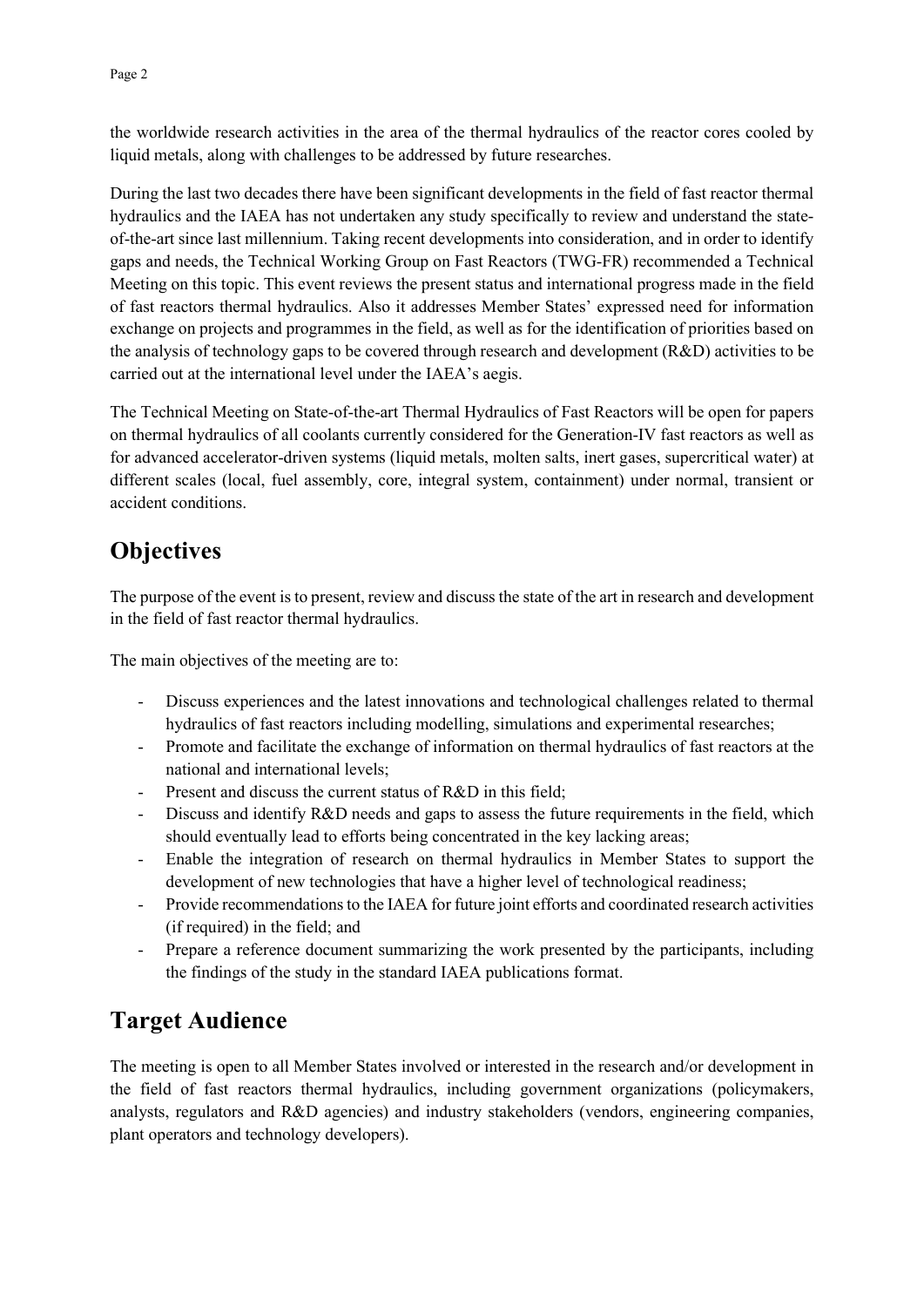## **Working Language**

The working language of this meeting will be English with no interpretation provided. All communications, abstracts and papers must be submitted in English.

## **Expected Outputs**

The expected outputs are:

- Information exchange between interested Member States on the topics of the event;
- Recommendations to the IAEA on future joint efforts and coordinated research activities in this area;
- An IAEA technical document (TECDOC series) with the proceedings of the meeting.
- A separate IAEA publication on *State-of-the-art Thermal Hydraulics of Fast Reactors* with the aim to serve as future reference book for experts in the field.
- A selection of presented papers from the meeting will be proposed for publication in the scientific journal Nuclear Engineering and Design.

## **Topics**

The event will consist of six sessions, and all contributions, presentations and discussions will be categorized based on the following topics (examples of topics are given for each topic to facilitate participants with session selection):

- Fundamental Thermal Hydraulics e.g. heat transfer and friction factor correlations, turbulent heat and mass transfer, multiphase flow, low Re number flow, natural and mixed convection, fluids with internal heat generation, gas dynamics and compressible flow.
- Test facilities and experimental thermal hydraulics e.g. isothermal experiments, thermal hydraulic experiments, in-pile experiments, measurement techniques and instrumentation.
- Computational Modelling & Simulation e.g. sub-channel thermal hydraulics, core thermal hydraulics, pool and primary circuit thermal hydraulics, integral system thermal hydraulics, high fidelity simulation, computational codes.
- Thermal Hydraulics of Transients and Accidents e.g. operational transients, design basis accidents, severe accidents (coolant boiling, fuelcoolant interaction, corium thermal hydraulics, source term, etc.), decay heat removal, containment thermal hydraulics.
- Multi-scale and Multi-physics Modelling e.g. multi-scale modelling and coupling (system code, sub-channel code, CFD, etc.), multiphysics modelling and coupling (fluid-structure interaction, magneto hydrodynamics, neutronics - thermal hydraulics, fuel assembly bowing and buckling, core mechanics, etc.)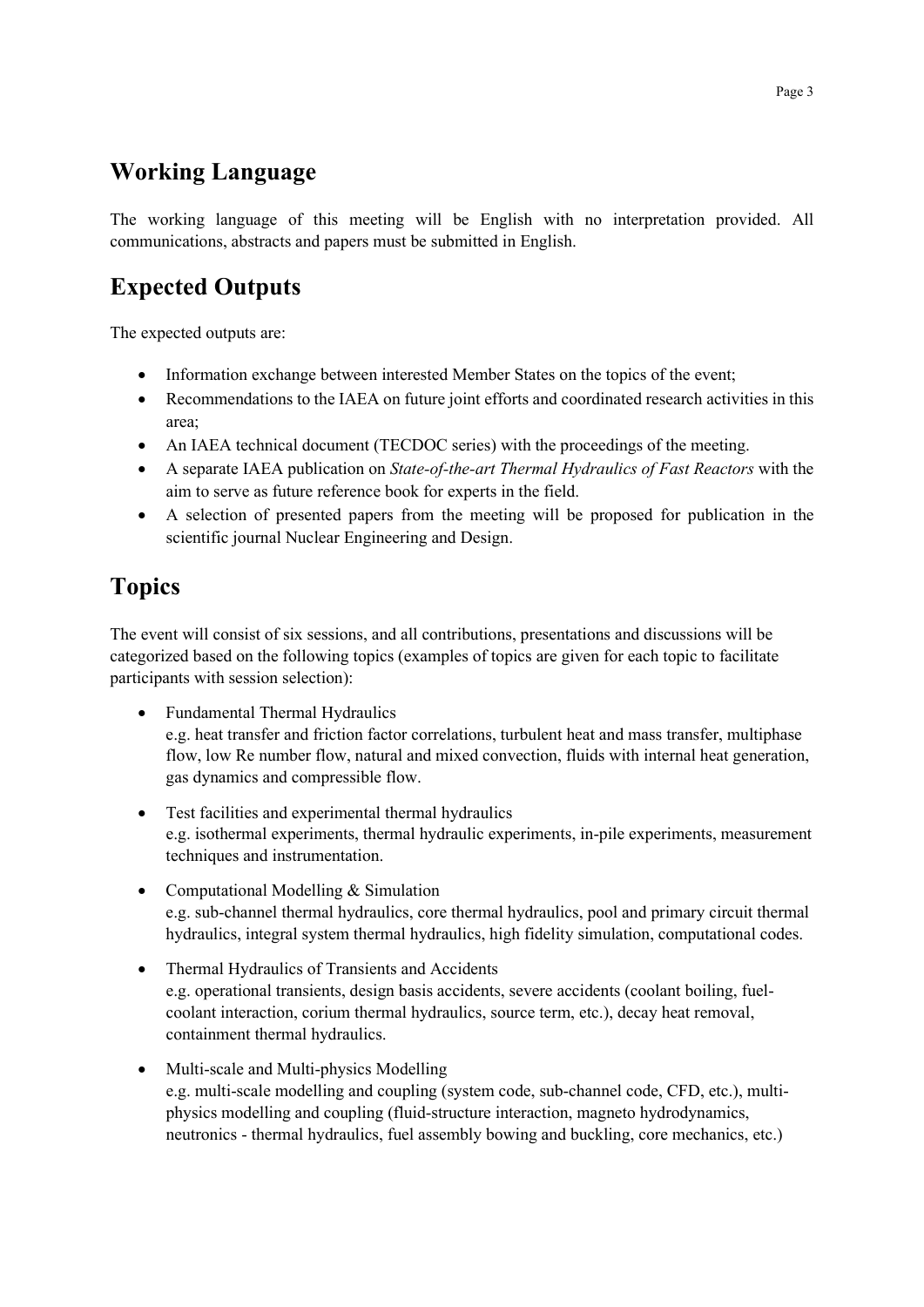• Verification, Validation and Uncertainty Analysis e.g. verification and validation, uncertainty and sensitivity analysis, lessons learned from international benchmarks.

## **Participation and Registration**

All persons wishing to participate in the event have to be designated by an IAEA Member State or should be members of organizations that have been invited to attend.

In order to be designated by an IAEA Member State, participants are requested to send the **Participation Form (Form A)** to their competent national authority (e.g. Ministry of Foreign Affairs, Permanent Mission to the IAEA or National Atomic Energy Authority) for onward transmission to the IAEA by **1 July 2022**. Participants who are members of an organization invited to attend are requested to send the **Participation Form (Form A)** through their organization to the IAEA by above deadline.

Selected participants will be informed in due course on the procedures to be followed with regard to administrative and financial matters.

Participants are hereby informed that the personal data they submit will be processed in line with the Agency's Personal Data and Privacy Policy and is collected solely for the purpose(s) of reviewing and assessing the application and to complete logistical arrangements where required.

## **Expenditures and Grants**

No registration fee is charged to participants.

The IAEA is generally not in a position to bear the travel and other costs of participants in the event. The IAEA has, however, limited funds at its disposal to help meet the cost of attendance of certain participants. Upon specific request, such assistance may be offered to normally one participant per country, provided that, in the IAEA's view, the participant will make an important contribution to the event.

The application for financial support should be made using the **Grant Application Form (Form C)**, which has to be stamped, signed and submitted by the competent national authority to the IAEA together with the **Participation Form (Form A)** by **1 July 2022**.

## **Venue**

The event will be held a[t ENEA Brasimone Research Centre,](https://www.google.com/maps/place/Centro+Ricerche+Brasimone+-+ENEA/@44.1199382,11.1158386,17z/data=!3m1!4b1!4m5!3m4!1s0x132ae901c8cf1f03:0xad9b6f630cb27f56!8m2!3d44.1199382!4d11.1180326?shorturl=1) near Lake Brasimone, Camugnano, Italy.

## **Visas**

Participants who require a visa to enter Italy should submit the necessary application as soon as possible to the nearest diplomatic or consular representative of Italy.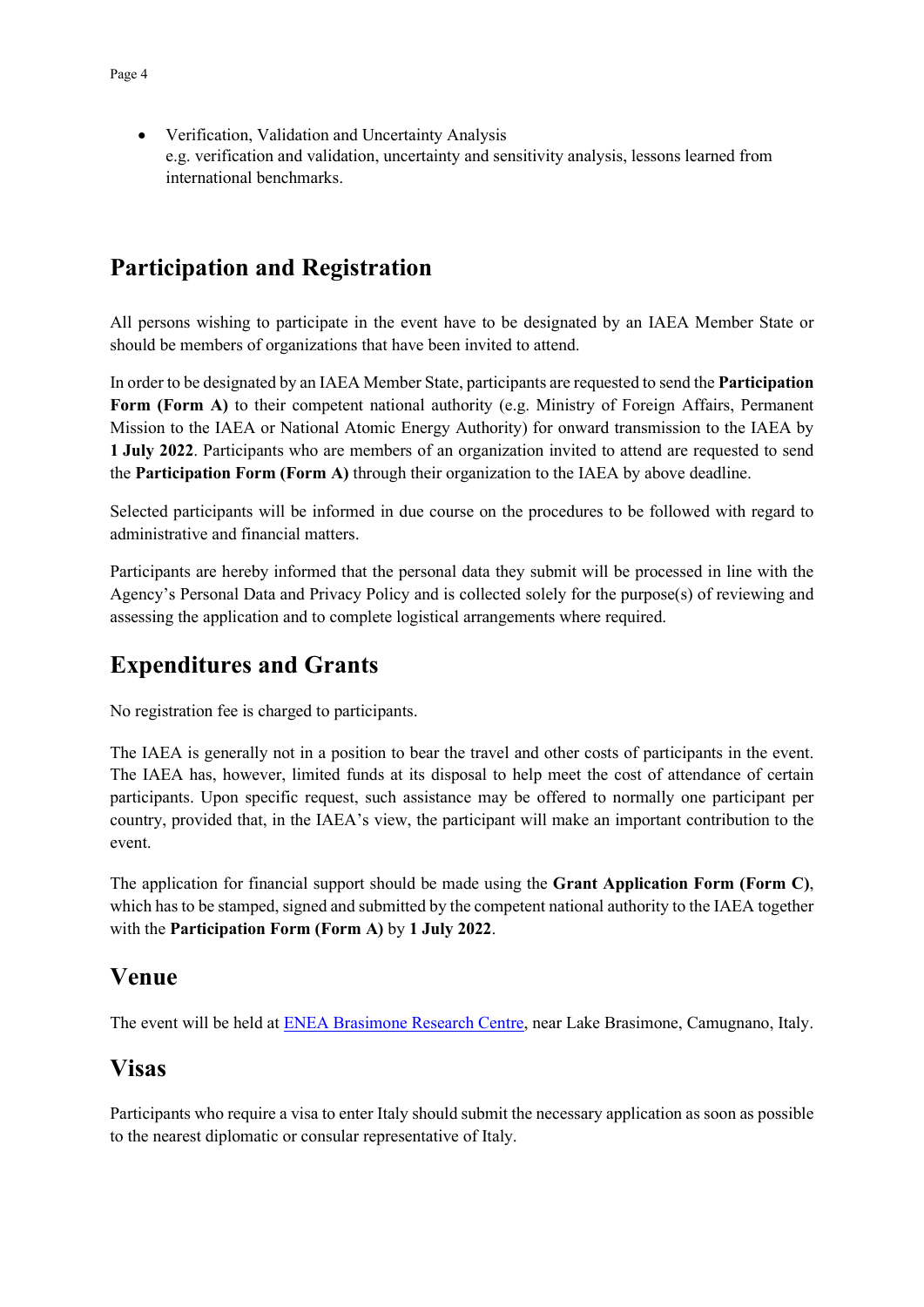# **Key Deadlines and Dates**

| <b>Action</b>                                                    | Date                 |
|------------------------------------------------------------------|----------------------|
| Submission of the Participation Form (Form A)                    |                      |
| Submission of the Form for Submission of a Paper (Form B)        | 1 July 2022          |
| Submission of the Grant Application Form (Form C), if applicable |                      |
| Abstract submission deadline                                     | 15 March 2021        |
| Notification of acceptance of abstract by the IAEA               | 1 June 2021          |
| Full paper submission deadline / Start of peer review            | 1 June 2022          |
| Review comments submitted to authors                             | 1 August 2022        |
| <b>Technical Meeting in Camugnano (Italy)</b>                    | 26-30 September 2022 |
| Final deadline for revised papers                                | 20 September 2022    |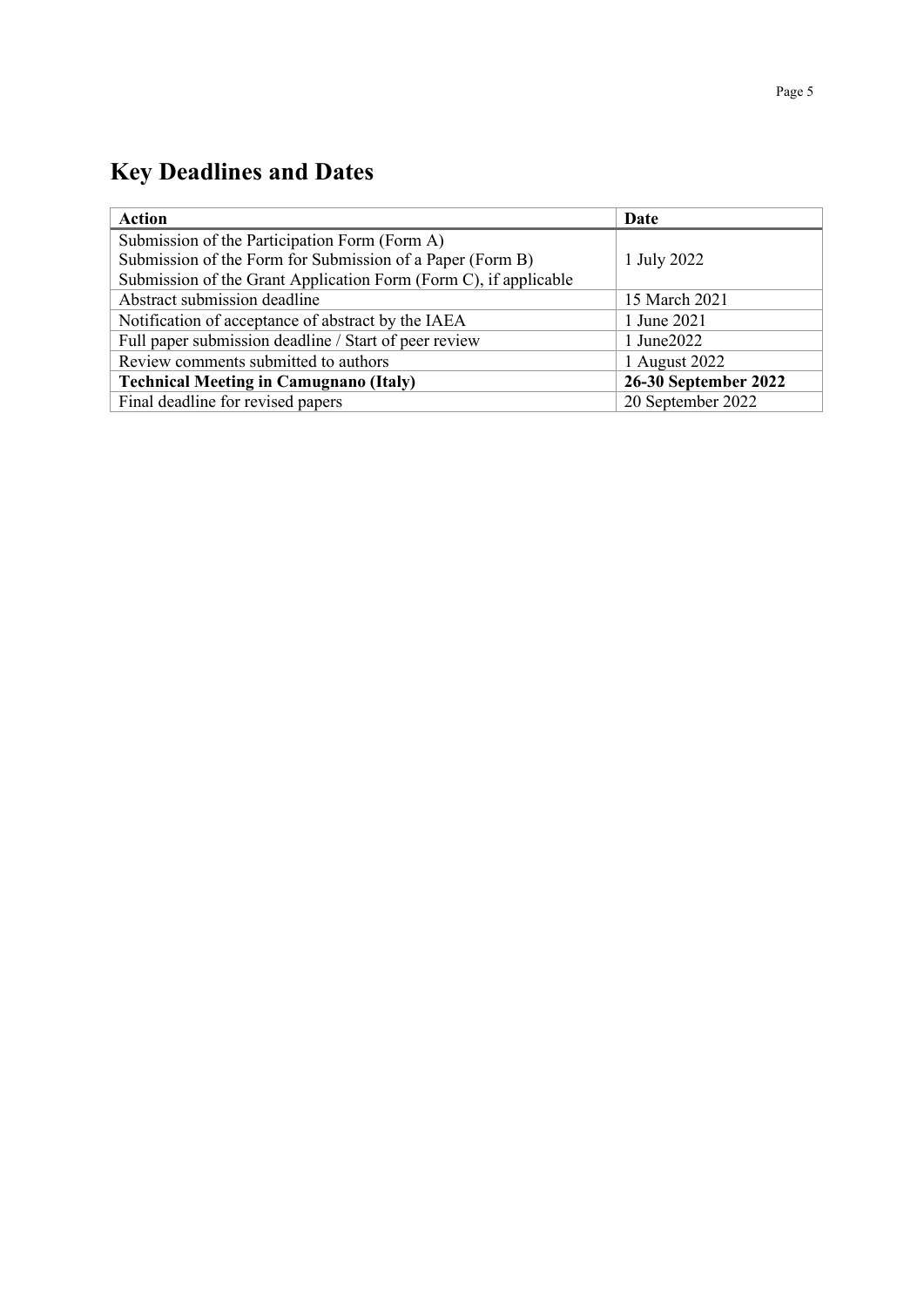## **IAEA Contacts**

#### **Scientific Secretaries:**

#### **Mr Vladimir Kriventsev**

Nuclear Power Technology Development Section Division of Nuclear Power Department of Nuclear Energy International Atomic Energy Agency Vienna International Centre PO Box 100 1400 VIENNA AUSTRIA

Tel.: +43 1 2600 22808 Fax: +43 1 2600 Email[: V.Kriventsev@iaea.org](mailto:V.Kriventsev@iaea.org)

#### **Ms Nikoleta Morelová**

Nuclear Power Technology Development Section Division of Nuclear Power Department of Nuclear Energy International Atomic Energy Agency Vienna International Centre PO Box 100 1400 VIENNA AUSTRIA

Tel.: +43 1 2600 21134 Fax: +43 1 2600 Email[: n.morelova@iaea.org](mailto:n.morelova@iaea.org)

#### **Administrative Secretary:**

#### **Ms Khurshida Abdurasulova**

Nuclear Power Technology Development Section Division of Nuclear Power Department of Nuclear Energy International Atomic Energy Agency Vienna International Centre PO Box 100 1400 VIENNA AUSTRIA

Tel.: +43 1 2600 24236 Fax: +43 1 2600 29598 Email[: K.Abdurasulova@iaea.org](mailto:K.Abdurasulova@iaea.org)

Subsequent correspondence on scientific matters should be sent to the Scientific Secretaries and correspondence on other matters related to the event to the Administrative Secretary.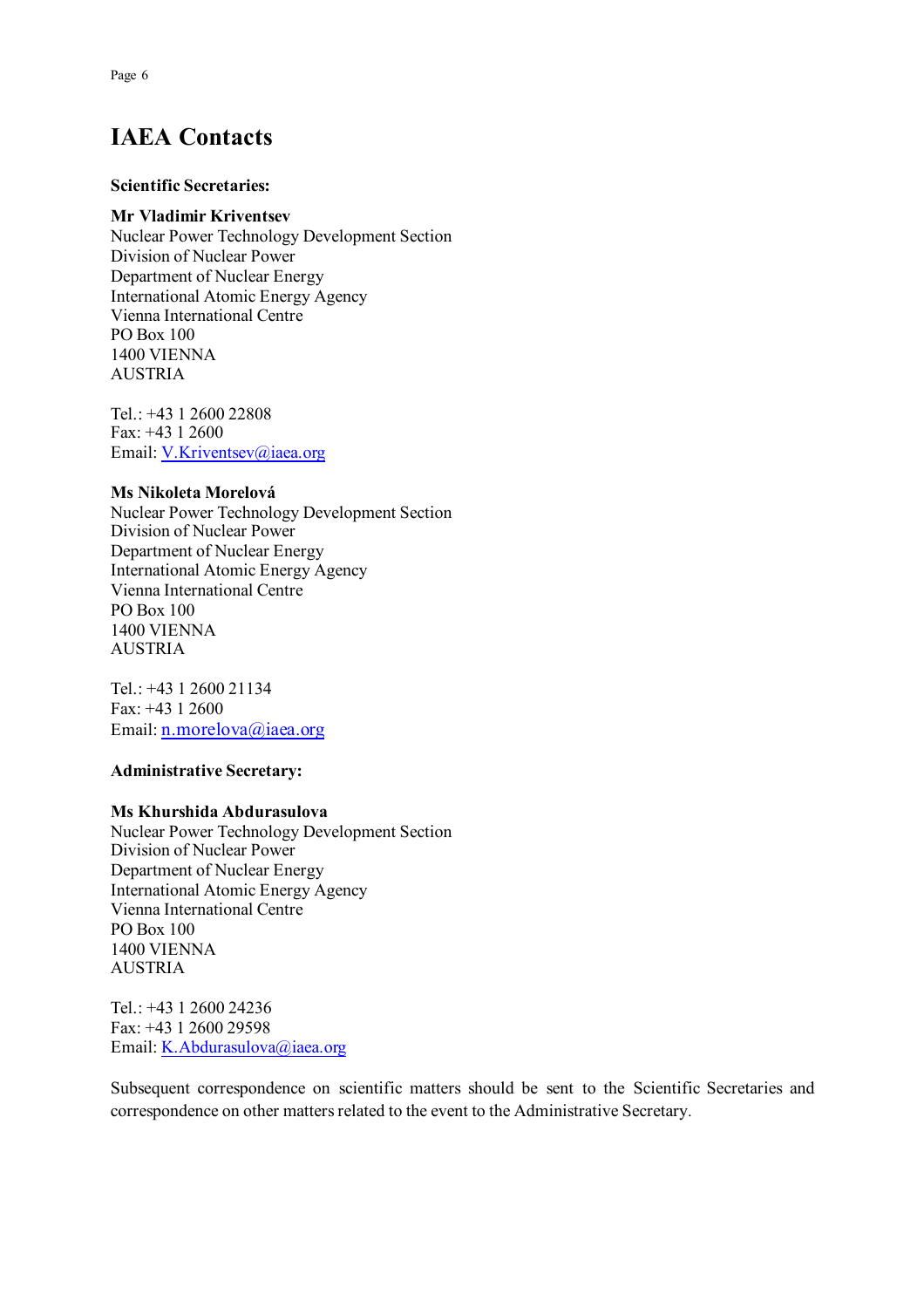

# **Participation Form**

## **Technical Meeting on State-of-the-art Thermal Hydraulics of Fast Reactors**

### **Camugnano, Italy**

#### **26–30 September 2022**

To be completed by the participant and sent to the competent national authority (e.g. Ministry of Foreign Affairs, Permanent Mission to the IAEA, or National Atomic Energy Authority) of his/her country for subsequent transmission to the International Atomic Energy Agency (IAEA) either by email to: [Official.Mail@iaea.org](mailto:official.mail@iaea.org) or by fax to: +43 1 26007 (no hard copies needed). Please also send a copy by email to the Scientific Secretary [V.Kriventsev@iaea.org](mailto:V.Kriventsev@iaea.org) and to the Administrative Secretary K.Abdurasulova@iaea.org<mailto:>.

Participants who are members of an invited organization can submit this form to their organization for subsequent transmission to the IAEA.

### **Deadline for receipt by IAEA through official channels: 1 July 2022**

| Family name(s): (same as in passport)                                              | First name(s): (same as in passport)                                                    | Mr/Ms |  |  |
|------------------------------------------------------------------------------------|-----------------------------------------------------------------------------------------|-------|--|--|
| Institution:                                                                       |                                                                                         |       |  |  |
|                                                                                    |                                                                                         |       |  |  |
| Full address:                                                                      |                                                                                         |       |  |  |
| Tel. (Fax):                                                                        |                                                                                         |       |  |  |
|                                                                                    |                                                                                         |       |  |  |
| Email:                                                                             |                                                                                         |       |  |  |
| Nationality:                                                                       | Representing following Member State/non-Member<br>State/entity or invited organization: |       |  |  |
| If/as applicable:                                                                  |                                                                                         |       |  |  |
| Do you intend to submit a paper?                                                   | Yes<br>No                                                                               |       |  |  |
| No $\Box$<br>Would you prefer to present your paper as a poster?<br>Yes<br>$\perp$ |                                                                                         |       |  |  |
| Title:                                                                             |                                                                                         |       |  |  |
|                                                                                    |                                                                                         |       |  |  |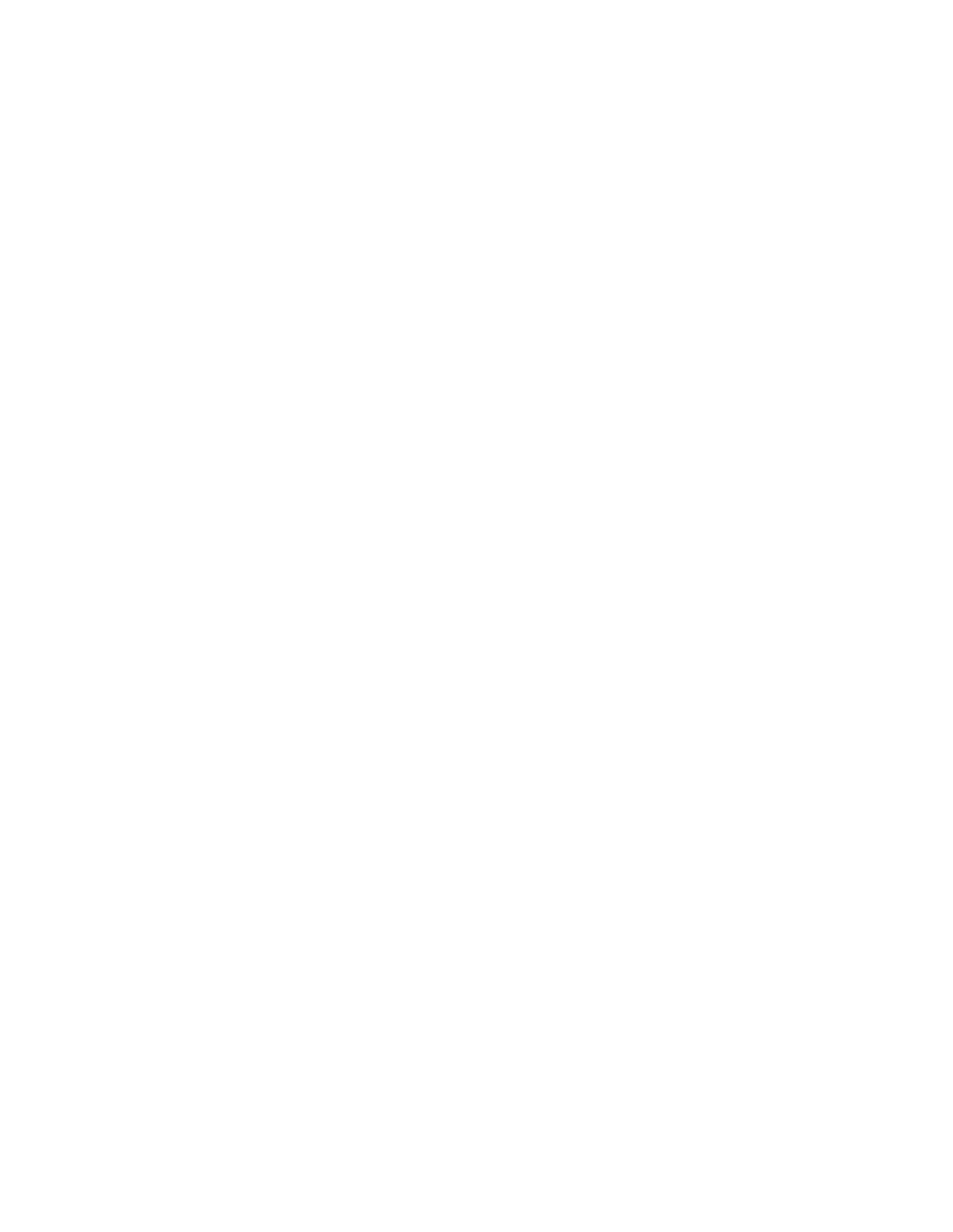

# **Form for Submission of a Paper**

## **Technical Meeting on State-of-the-art Thermal Hydraulics of Fast Reactors**

### **Camugnano, Italy**

### **26–30 September 2022**

To be completed by the participant and sent to the competent national authority (e.g. Ministry of Foreign Affairs, Permanent Mission to the IAEA, or National Atomic Energy Authority) of his/her country for subsequent transmission to the International Atomic Energy Agency (IAEA) either by email to: [Official.Mail@iaea.org](mailto:official.mail@iaea.org) or by fax to: +43 1 26007 (no hard copies needed). Please also send a copy by email to the Scientific Secretary [V.Kriventsev@iaea.org](mailto:V.Kriventsev@iaea.org) and to the Administrative Secretary K.Abdurasulova@iaea.org.

Participants who are members of an invited organization can submit this form to their organization for subsequent transmission to the IAEA.

### **Deadline for receipt by IAEA through official channels: 1 July 2022**

| Title of the paper:                                          |                                                                                       |  |  |  |
|--------------------------------------------------------------|---------------------------------------------------------------------------------------|--|--|--|
|                                                              |                                                                                       |  |  |  |
| If applicable: Abstract ID in IAEA-INDICO:                   |                                                                                       |  |  |  |
|                                                              |                                                                                       |  |  |  |
| Family name(s) and first<br>$name(s)$ of all author(s):      | Scientific establishment(s) in which the work<br>City/Country<br>has been carried out |  |  |  |
| e.g. Smith, John                                             |                                                                                       |  |  |  |
| 1.                                                           |                                                                                       |  |  |  |
|                                                              |                                                                                       |  |  |  |
| 2.                                                           |                                                                                       |  |  |  |
|                                                              |                                                                                       |  |  |  |
| 3.                                                           |                                                                                       |  |  |  |
|                                                              |                                                                                       |  |  |  |
| Mr/Ms:<br>Family name and first name(s) of author presenting |                                                                                       |  |  |  |
| the paper: e.g. Smith, John                                  |                                                                                       |  |  |  |
|                                                              |                                                                                       |  |  |  |
| Mailing address:                                             |                                                                                       |  |  |  |
|                                                              |                                                                                       |  |  |  |
|                                                              |                                                                                       |  |  |  |
| Tel. (Fax):                                                  |                                                                                       |  |  |  |
|                                                              |                                                                                       |  |  |  |
| Email:                                                       |                                                                                       |  |  |  |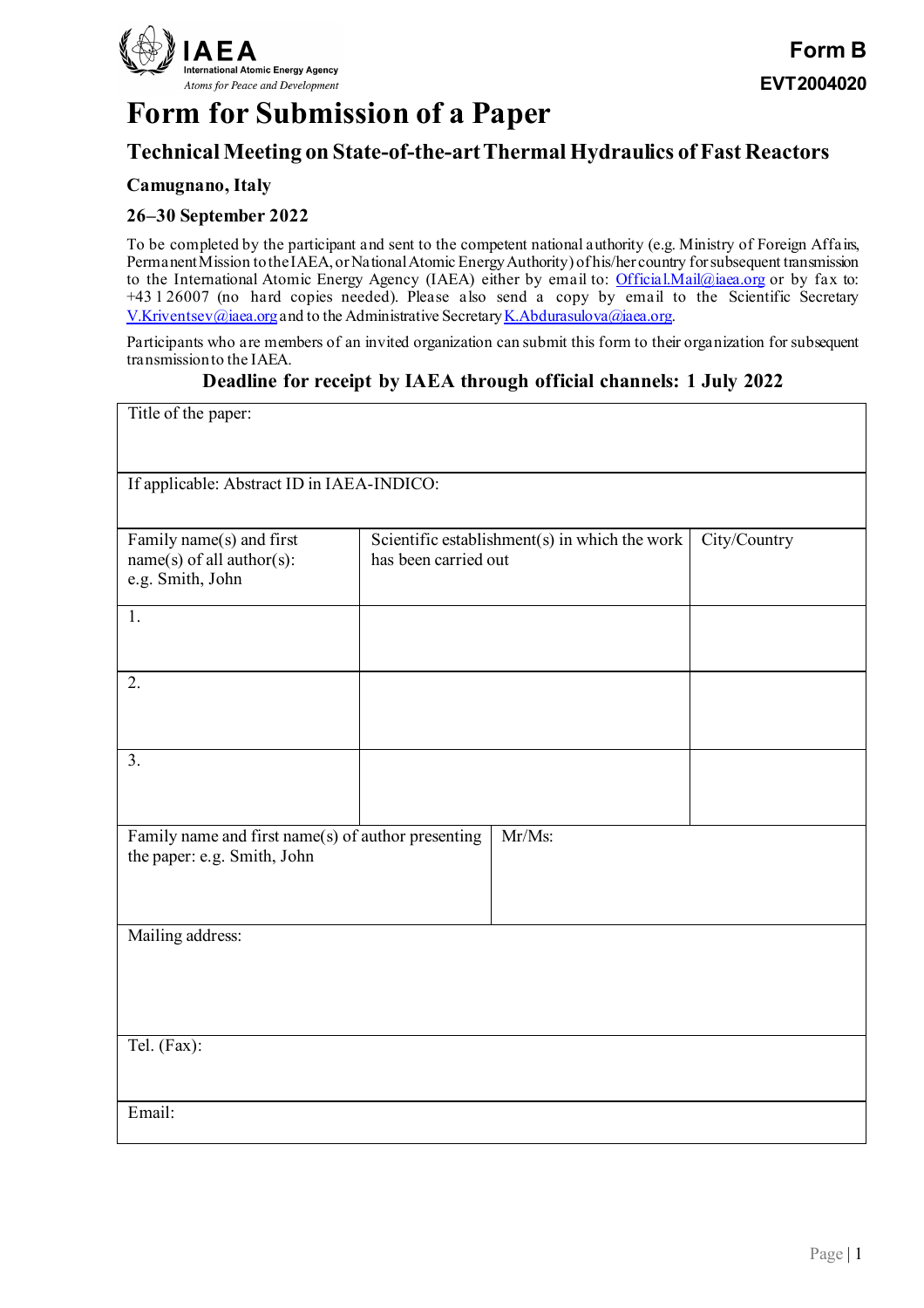| I hereby agree to assign to the International Atomic Energy Agency (IAEA):                                                                                                                                                                                                                                                                                                                                                                                                     |
|--------------------------------------------------------------------------------------------------------------------------------------------------------------------------------------------------------------------------------------------------------------------------------------------------------------------------------------------------------------------------------------------------------------------------------------------------------------------------------|
| the copyright; or                                                                                                                                                                                                                                                                                                                                                                                                                                                              |
| the non-exclusive, worldwide, free-of-charge licence (this option is only for those authors whose<br>parent institution does not allow them to transfer the copyright for work carried out in that institution)<br>granting the IAEA world rights for the use of the aforementioned material in this and any future editions of<br>the publication, in all languages, and in all formats available now, or to be developed in the future (digital<br>formats, hard copy etc.). |
| Please note: If granting the licence mentioned above, please supply any copyright acknowledgement text<br>required.                                                                                                                                                                                                                                                                                                                                                            |
| Furthermore, I herewith declare:                                                                                                                                                                                                                                                                                                                                                                                                                                               |
| that the material submitted to the IAEA is original, except for such excerpts from copyrighted works<br>as may be included with the permission of the copyright holders thereof, has been written by the stated<br>authors, has not been published before, and is not under consideration for publication by another entity;                                                                                                                                                   |
| that any permissions and rights to publish required for third-party content, including but not limited<br>to figures and tables, have been obtained, that all published material is correctly referenced; and                                                                                                                                                                                                                                                                  |
| that the material submitted to the IAEA does not contain any libellous or other unlawful statements<br>and does not contain any materials that violate any personal or proprietary rights of any person or entity.                                                                                                                                                                                                                                                             |
| <b>Signature of main author:</b><br>Date:                                                                                                                                                                                                                                                                                                                                                                                                                                      |